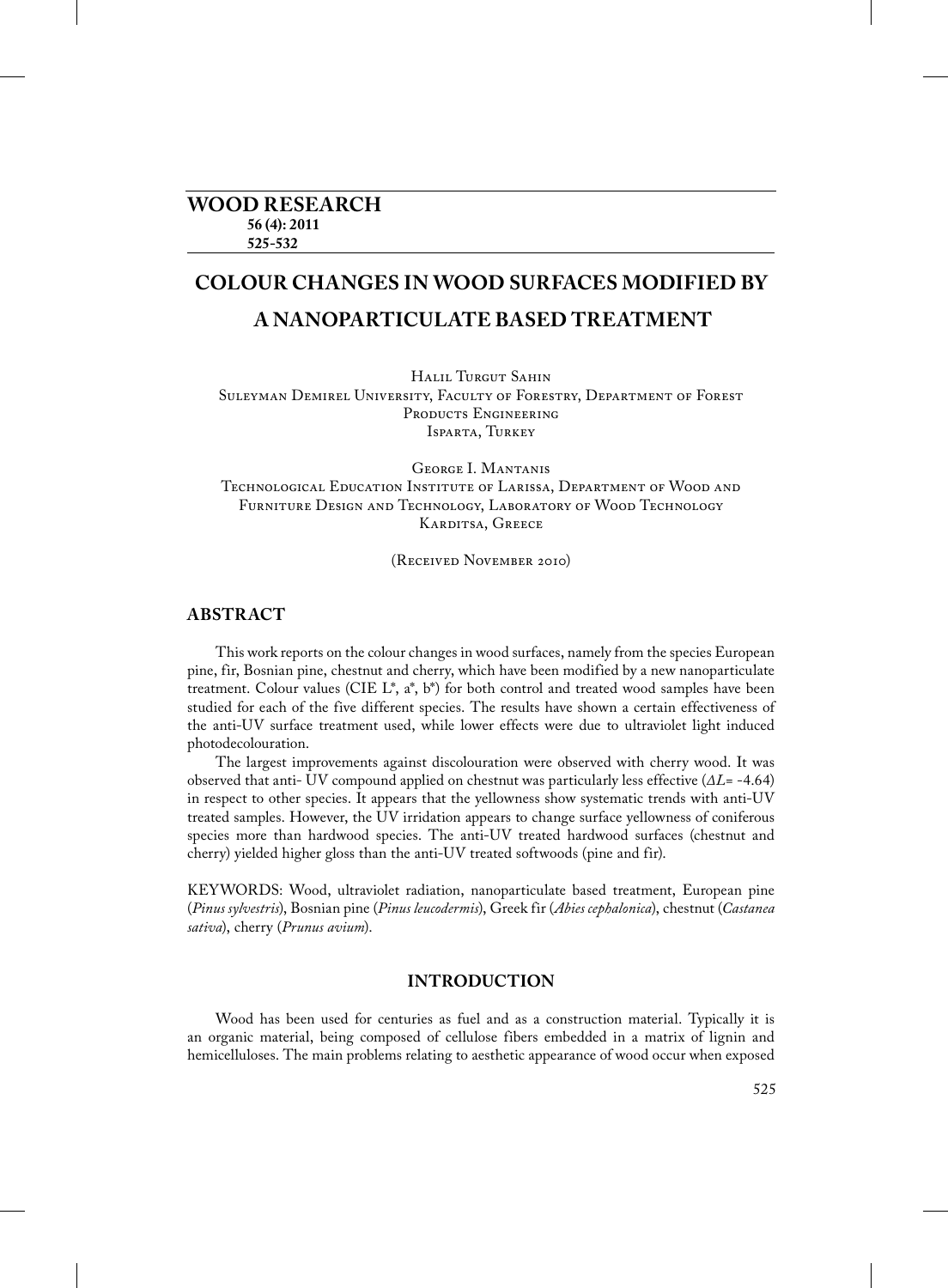outdoors; unprotected wood is easily discoloured under athmospheric exposure (Sahin 2002). The discolouration is occasional and colour changes may vary. However, the abnormal discolouration of wood often denotes a diseased condition indicating unsoundness. Moreover, sapwood and heartwood of the same species undergo different types of photodecolouration (Mazet et al. 1993).

The ultraviolet (UV) light from sun is one of the biggest problems for the use of wood in the exterior environment. As it is known, light consists of very dense small particle bundles, which are called photons. However, the photons have certain wavelength  $(\lambda)$  and energy level (E). Sahin (2002) proposed that light with a wavenumber lower than 400 nm has enough energy to create new reactions on wood structure, thus causing a chemical bond to break.

The discolouration of wood is a serious aesthetical drawback, for example, in outdoor furniture and parquetry. However, UV protective agents are among the most important practices used in the wood industry. As compared to unprotected surfaces, the reason for using surface protective agents is trying to keep the colour of wood as natural as possible. Technological progress has been made with the development of new, anti-UV surface compounds, which offer significant benefits compared to currently used UV absorbers (Hayoz et al. 2003).

Although significant chemical differences exist between softwoods and hardwoods, especially as far as it concerns hemicelluloses and lignin (Fengel and Wegener 1984, Young 2008), however, it is known that the main wood chromophores are located on lignin, and 90–95 % of the light absorption of wood can be ascribed to lignin (Hon 1991, Müller et al. 2003). The role of lignin in the photodegradation of wood was described by Feist and Hon (1984).

The UV degradation process is due to the formation of free radicals with the oxidation of phenolic hydroxyls (Hon 1991, Zahri et al. 2007, Rosu et al. 2010). Rosu et al. (2010) found that colour changes (Delta E-ab) correlate well with the formation of chromographic groups on wood surface and degradation of lignin. Zahri et al. (2007) found that discolouration of wood under UV exposure was mainly related to lignin and extractives content. They found that, in addition to lignin degradation, more than half of the phenolic content of extractives decreased after the UV exposure of wood. It was then proposed that the yellowing of lignocellulosic materials indicates the modification of lignin and holocellulose. Tolvaj and Mitsui (2010) reported that light irridated wood species showed a rapid colour change at the initial period of treatment, but the rate of change decreased with treatment time. Several researchers suggested that yellowing and/or brightness measurements are useful to characterise the photodegradation of lignocellulosic surfaces (Zahri et al. 2007, Yamamoto et al. 2007, Wang and Ren 2008, Tolvai and Mitsui 2010).

Wood discolouration can affect the natural appearance of wood species causing serious economic problems in the wood industry. Outdoor discolourations have been widely studied and are well understood. In addition, discolourations caused by sapstain and mould fungi can be industrially controlled. Conversely, UV irridated discolourations have received a rather lesser attention. Hence, our current study is investigating a new developed nanotechnology surface protecting agent and its effects on wood colour properties under UV irridation. Due to their small size, such nanoparticles based typically on some metal oxides, can deeply penetrate into wood, effectively altering its surface chemistry and resulting in higher protection against discolouration. Several research works relating to such nanotechnology compounds have been carried out recently (Cayton et al. 2010, Vlad Cristea et al. 2010, Beyer et al. 2010, Kaygin and Akgun 2008).

Hence, the aim of this work was to examine the influence of a new nanoparticulate surface treatment on several wood species, when exposed to UV radiation by measuring surface colour changes and parameters thereof.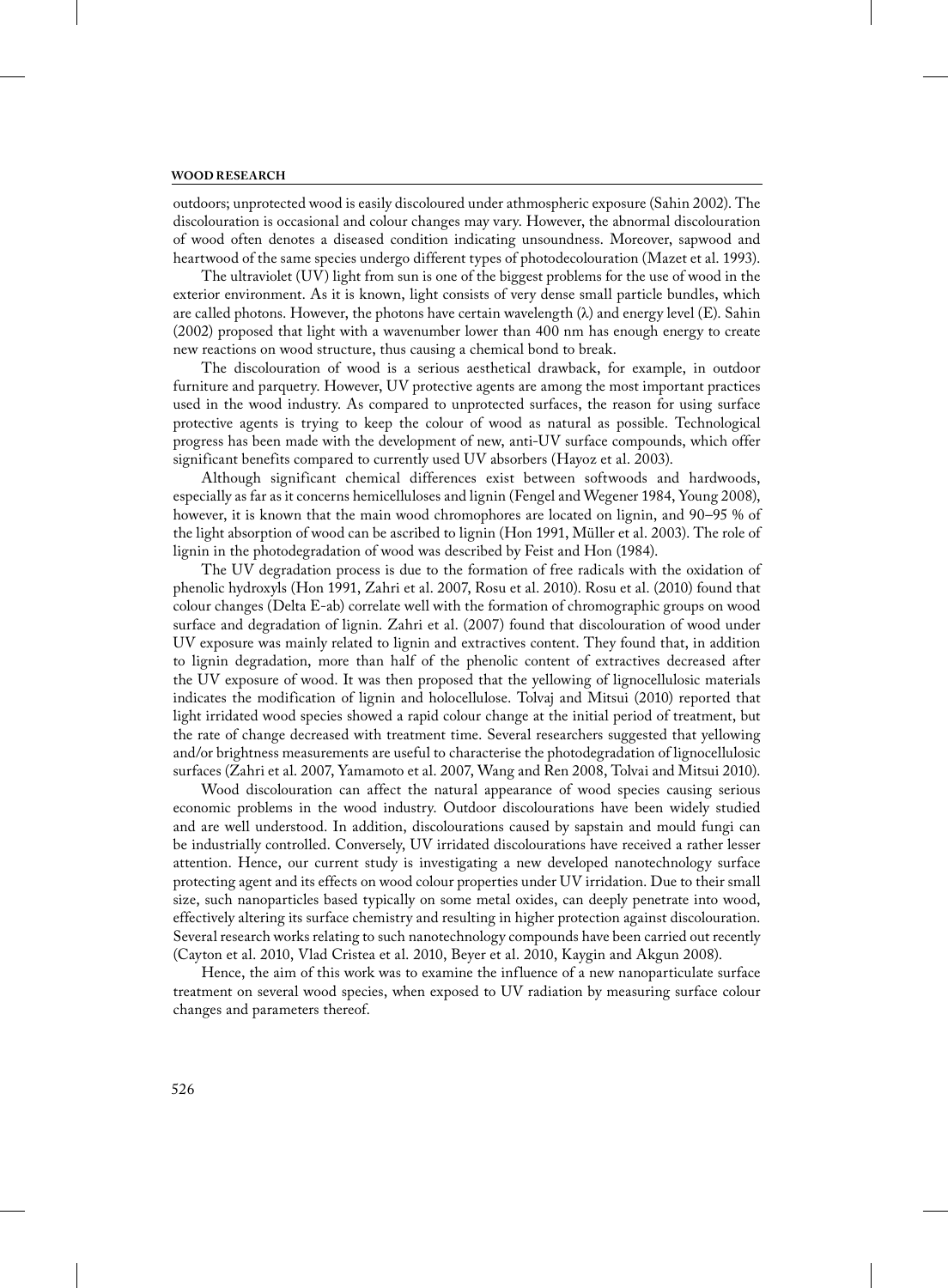# **MATERIAL AND METHODS**

A new surface anti-UV agent based on a nanoparticulate compound was applied on air dry surfaces of European pine (*Pinus sylvestris*), Bosnian pine (*Pinus leucodermis*), Greek fir (*Abies cephalonica*), Chestnut (*Castanea sativa*) and Cherry (*Prunus avium*) wood samples; samples had been conditioned to 12 % moisture content prior to experiments. Eight samples from each species were cut in the form of  $50 \times 50 \times 20$  mm. Commercially available, a new anti-UV nanocompound named Hombitec RM 400 (Sachtleben, Germany) was applied to samples in athmospheric conditions, simply by soaking in a bath for 30 sec. After the treatment, both surface treated and untreated samples were conditioned to 12 % moisture content in a conditioning room at 65 % relative humidity and 20°C for a week.

The UV irridation on wood samples was conducted in a UV chamber with single UVA-340 lamps. This irridation period was in total for 400 hours and specimens were exposed to the UV environment directly. The distance between the samples and the lamp during irradiation were 20 cm. Temperature within the irradiation chamber was about 25°C.

The discolouration of wood specimens coated with UV resistant agent was determined using a colour spectrophotometer (X-Rite SP62 Portable Spectrophotometer). The device was calibrated against a white and black working standard supplied with the instrument. Measurements were made using a D65 illuminant and a 10-degree standard observer. The five measurements for each treatment conditions of the wood species were made and average colour values were calculated.

The CIE L\*a\*b\* colour scale (Commission Internation de l'Eclairage, 1976) was used to quantify the changes on colour; where  $L^*$  stands for lightness,  $a^*$  stands for redness and  $b^*$  stands for yellowness. The colour variables of surface layer of wood, and the difference in colour,  $\Delta E_{ab}^*$ , between them, were determined.  $\Delta E_{ab}^*$  was calculated as follows:

$$
\Delta E_{ab}^* = \sqrt{(\Delta L^*)^2 + (\Delta a^*)^2 + (\Delta b^*)^2}
$$

The improvement (%) of colour properties was calculated as: Improvement (%) =  $100^*(A-B/A)$ .<br>where:  $A=UV$  exposed untreated wood,  $B=$  treated and UV exposed wood. A= UV exposed untreated wood, B= treated and UV exposed wood.

The gloss of wood specimens was determined according to ASTM D 523 (1970) with a suitable measuring device (Pacific Scientific Galossgard II, 60 degree Glossmeter). Results were based on a specular gloss value of 100, which relates to the perfect condition under identical illuminating and viewing conditions of a highly polished, plane, black glass surface.

### **RESULTS AND DISCUSSION**

The comparative surface colour properties of untreated woods that used in this study were summarized in Tab. 1. The cherry and chestnut wood substrate that are hardwoods, have Lightness (L) values of 69.48 and 68.42, green-red (a) values of 9.18 and 5.97, blue-yellow (b) values of 23.37 and 22.31, respectively. However, Bonian pine, European pine and Greek fir which are softwoods have Lightness (L) values of 71.1, 79.59 and 75.88, green-red (a) values of 9.3, 5.41 and 5.54, blue-yellow (b) values of 29.87, 23.54, and 26.26, respectively. With having these measured results, it is reasonably described that softwoods look like a lighter colour appearance.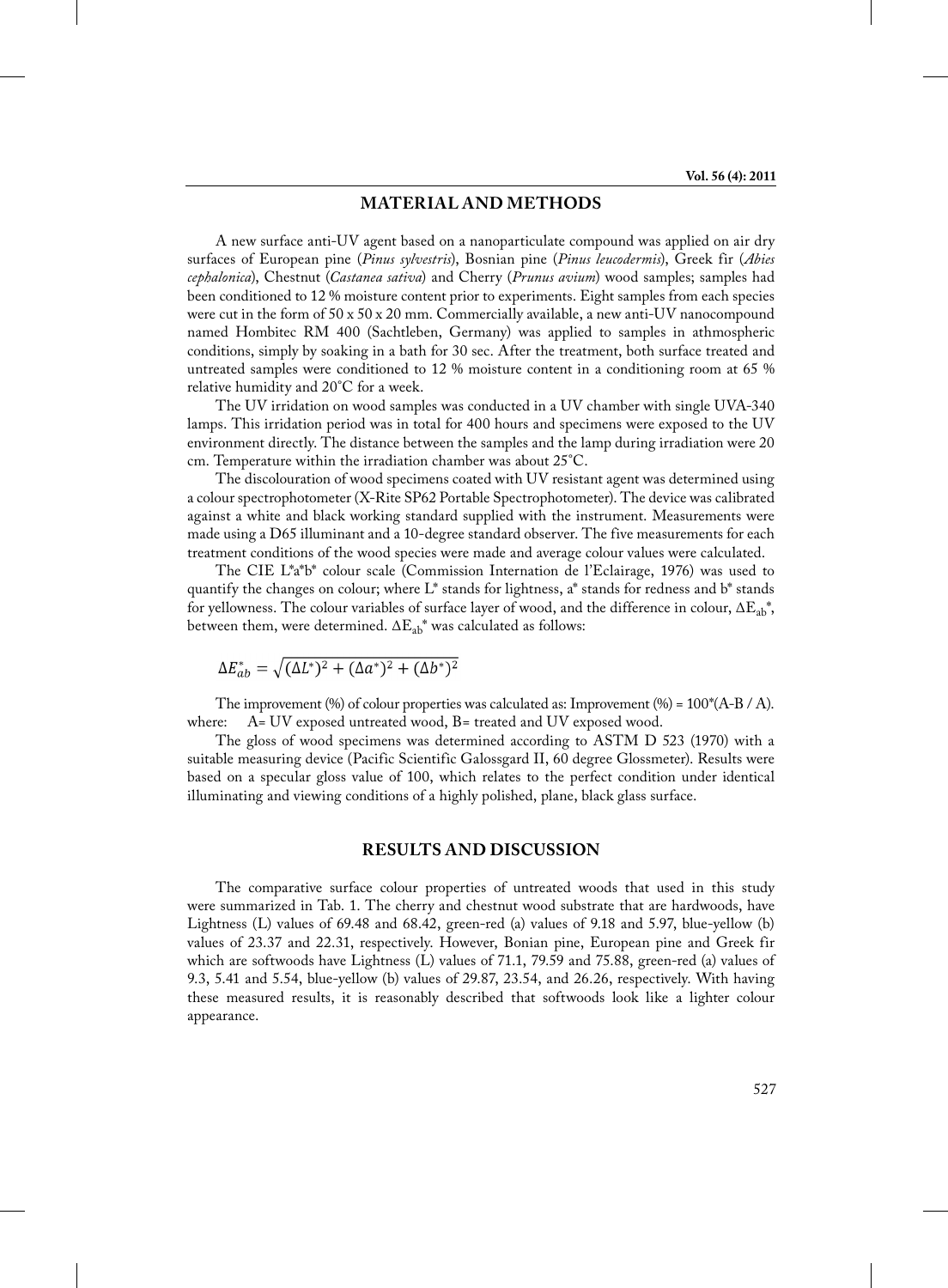| Woods         | $\mathbf{I}^*$<br>(lightness) | $a^*$<br>(green-red) | h*<br>(blue-yellow) | C<br>(Chroma) | н<br>(Hue) |
|---------------|-------------------------------|----------------------|---------------------|---------------|------------|
| Cherry        | 69.48                         | 9.18                 | 23.37               | 25.11         | 68.55      |
| Chestnut      | 68.42                         | 5.97                 | 22.31               | 23.10         | 75.01      |
| Bosnian Pine  | 71.1                          | 9.3                  | 29.87               | 31.28         | 72.70      |
| European Pine | 79.59                         | 5.41                 | 23.54               | 24.15         | 77.05      |
| Greek Fir     | 75.88                         | 5.54                 | 26.26               | 26.84         | 78.08      |

*Tab. 1: Surface colour characteristics of untreated woods measured by CIE (1976) colour system (Values in metric).*

A comparative summary of the measured colour values (CIE  $L^*$ ,  $a^*$ ,  $b^*$ ) for both control and anti UV treated samples is shown in Tab. 2. It appears that type of wood species significantly influenced colour values. As expected, the anti-UV treatment significantly improved the lightness ( $\Delta L$ ), redness ( $\Delta a$ ) and yellowness ( $\Delta b$ ) of species. The highest lightness improvement (79.4 %) was observed with cherry, followed by fir (52.9 %), European pine (48.1 %), Bosnian pine (10.6 %) and chestnut (4.32 %), respectively. It was observed that anti- UV compound applied on chestnut was particularly less effective  $(\Delta L = -4.64)$  in respect to other species. On the contrary, the improvement in yellowness was the largest in chestnut (129.6 %). Meanwhile, the highest redness (Δa) improvement (91.6 %) was observed with cherry, followed by chestnut (57.8 %), European pine (45.5 %), fir (35.8 %) and Bosnian pine (14.6 %), respectively.

Yamamoto et al. (2007) has already reported that there was a tendency for initial colour of wood species and their discolouration patterns: the smaller the initial lightness value was, the darkening/bleaching transition occurred for L\*; the larger the initial a\* value was, the darkening/ bleaching transition for a; and there was no obvious tendency for b\*. However, the quantification of all colour variables is very complicated, not easy to interpret, because the discolouration of wood represents a phenomenological parameter, which is characterised by both anatomical and chemical interactions. But this observation however, clearly shows that this anti-UV compound treatment is quite effective in inhibiting the photo discolouration of wood.

Mazet et al. (1993) proposed that the colour change of wood during photodegradation can be correlated with yellowness properties. Hence, for verifying surface yellowness changes of wood species under UV exposure, the surface yellowness properties (reported as index) of both control and anti-UV treated wood were estimated and shown in Tab. 3. It appears that all treatment conditions significantly influenced yellowness values. Untreated cherry and chestnut samples have characteristically high yellowness values of 26.64 and 20.13, respectively. However, the UV irradiation can act synergistically within the wood substrate. These effects fade of natural colour of substrate. The lowest yellowness value was determined for anti-UV treated samples of chestnut (0.45) and cherry (0.58). It was found out that the yellowness show systematic trends with anti-UV treated samples. However, the UV irradiation appears to change surface yellowness of coniferous species more than hardwood species.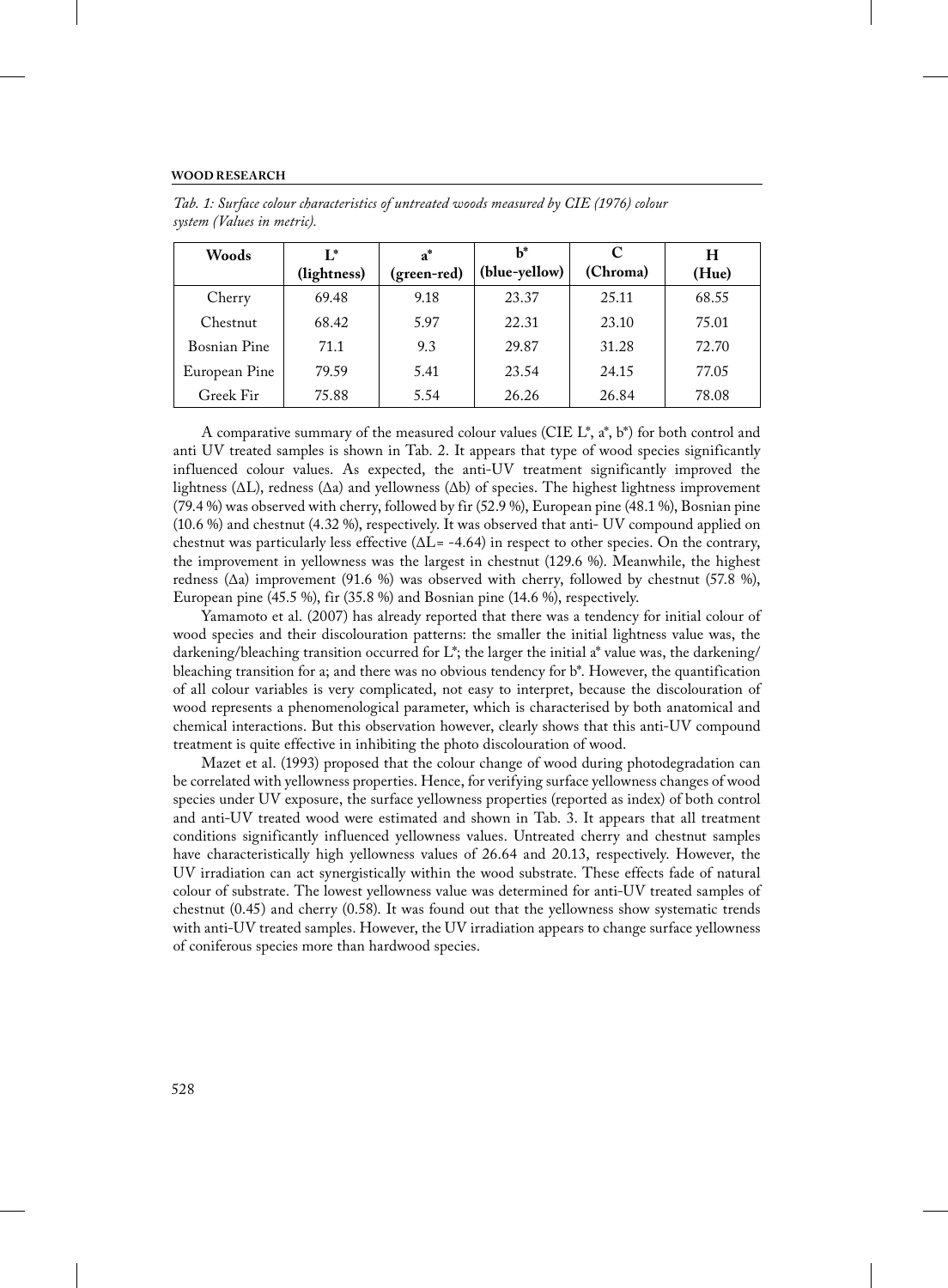|                            | $\Delta L$ | Improvement<br>(%) | $\Delta a$ | Improvement<br>(%) | $\Delta b$ | Improvement<br>(%) |  |
|----------------------------|------------|--------------------|------------|--------------------|------------|--------------------|--|
| Cherry<br>(Cont)           | $-9.57$    | 79.4               | 4.86       | 91.6               | 9.8        | 107.9              |  |
| Cherry<br>(Trt.)           | $-1.97$    |                    | 0.41       |                    | $-0.78$    |                    |  |
| Chestnut<br>(Cont)         | $-4.85$    | 4.32               | 2.04       | 57.8               | 8.23       | 129.6              |  |
| Chestnut<br>(Trt)          | $-4.64$    |                    | 0.86       |                    | $-2.44$    |                    |  |
| Bosnian<br>Pine<br>(Cont)  | $-6.30$    | 10.6               | 3.01       | 14.6               | 2.69       | 78.0               |  |
| Bosnian<br>Pine (Trt)      | $-5.63$    |                    | 2.57       |                    | 0.59       |                    |  |
| European<br>Pine<br>(Cont) | $-5.95$    | 48.1               | 2.68       | 45.5               | 8.37       | 61.3               |  |
| European<br>Pine (Trt)     | $-3.09$    |                    | 1.46       |                    | 3.24       |                    |  |
| Greek Fir<br>(Cont)        | $-5.12$    | 52.9               | 1.58       | 35.8               | 9.26       | 60.1               |  |
| Greek Fir<br>(Trt)         | $-2.41$    |                    | 1.05       |                    | 3.69       |                    |  |

*Tab. 2: Surface colour characteristics of untreated and anti-UV treated wood measured by CIE (1976) colour system.*

| Tab. 3: Surface yellowness characteristics of wood measured by ASTM-D (1925). |  |  |  |
|-------------------------------------------------------------------------------|--|--|--|
|-------------------------------------------------------------------------------|--|--|--|

| Wood species         | Yellowness Index |  |
|----------------------|------------------|--|
| Cherry (Cont)        | 26.64            |  |
| Cherry (Trt.)        | 0.58             |  |
| Chestnut (Cont)      | 20.13            |  |
| Chestnut (Trt)       | 0.45             |  |
| Bosnian Pine (Cont)  | 12.01            |  |
| Bosnian Pine (Trt)   | 7.61             |  |
| European Pine (Cont) | 18.49            |  |
| European Pine (Trt)  | 8.16             |  |
| Greek Fir (Cont)     | 19.01            |  |
| Greek Fir (Trt)      | 8.28             |  |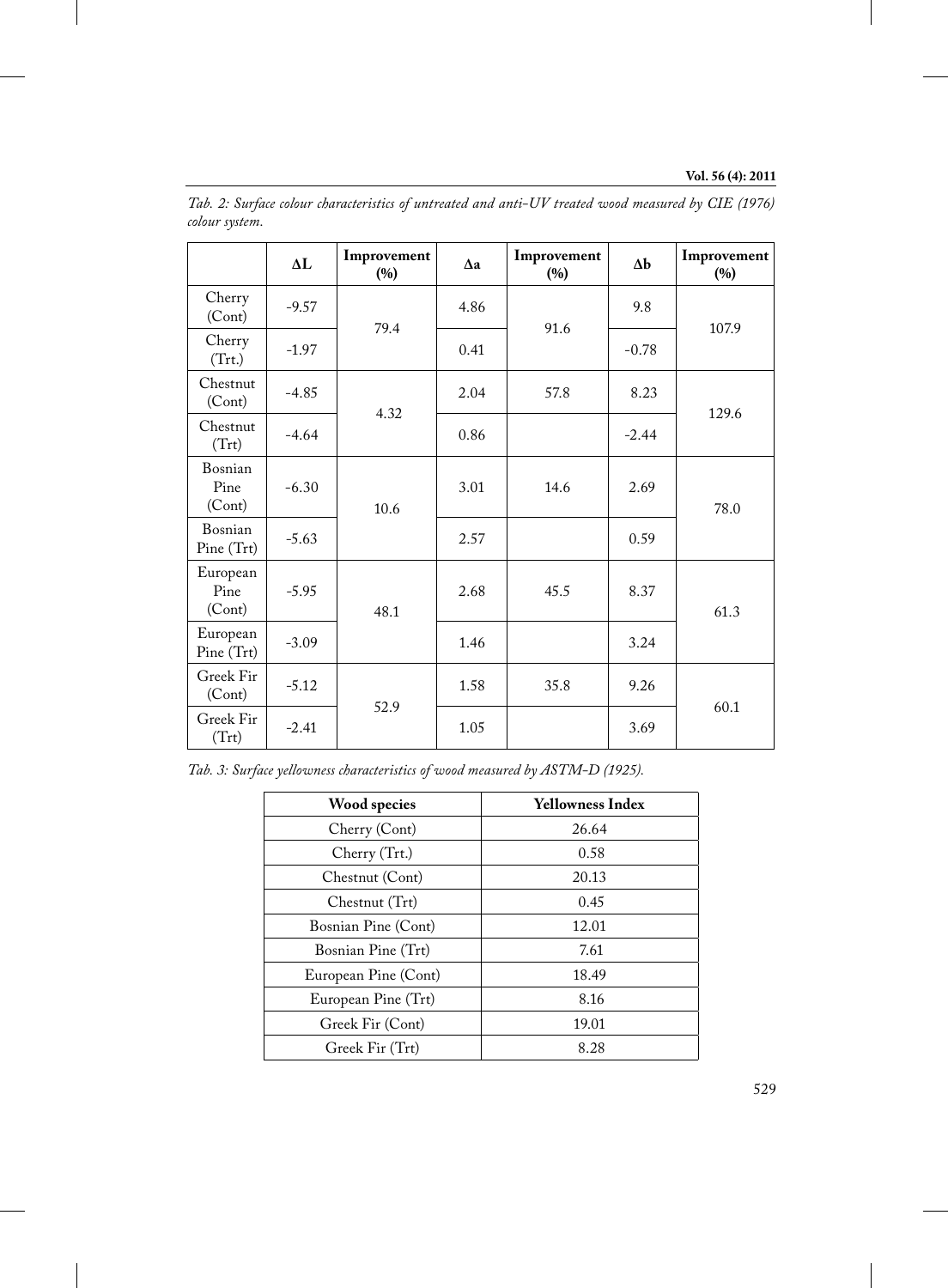As described above, the used anti-UV surface treatment reduced photo discolouration induced by ultraviolet light. However, the total colour difference  $(\Delta E)$  which in this study was used to determine the discolouration surface layer can be used so as to give an estimate on how colour change affects the natural colour of wood. In the literature, ΔE values of 2-3 are thought to be observable colour difference (Müller et al. 2003). As for the wood samples treated with this anti-UV compound, their ΔE values were all lower (Fig. 1). However, the differences are obviously more readily distinguished in light-colour softwoods than in dark-colour hardwood species. In general, the results of this study on the effect of UV irradiation on anti-UV treated wood surfaces are compatible with the findings in the literature (Vlad Cristea et al. 2010, Beyer et al. 2010).

Feist and Hon (1984) have showed that the rate and type of free radical formation heavily depends on the irradiation energy and therefore on the wavelength. Since, reaction mechanism in the wood-light system primarily depends on the chemical interactions between those; it is possible that increasing kinetic energy in wood-light system results in the discolouration of wood. However, at well bonded anti-UV compound and wood polymer constituents, discolouration is probably due to interaction of easily accessible cells regions of carbohydrates and lignin.



*Fig. 1: Total colour difference (ΔE) of untreated and anti-UV treated woods.*



*Fig. 2: The gloss (60 degree) properties of control and anti-UV treated wood.*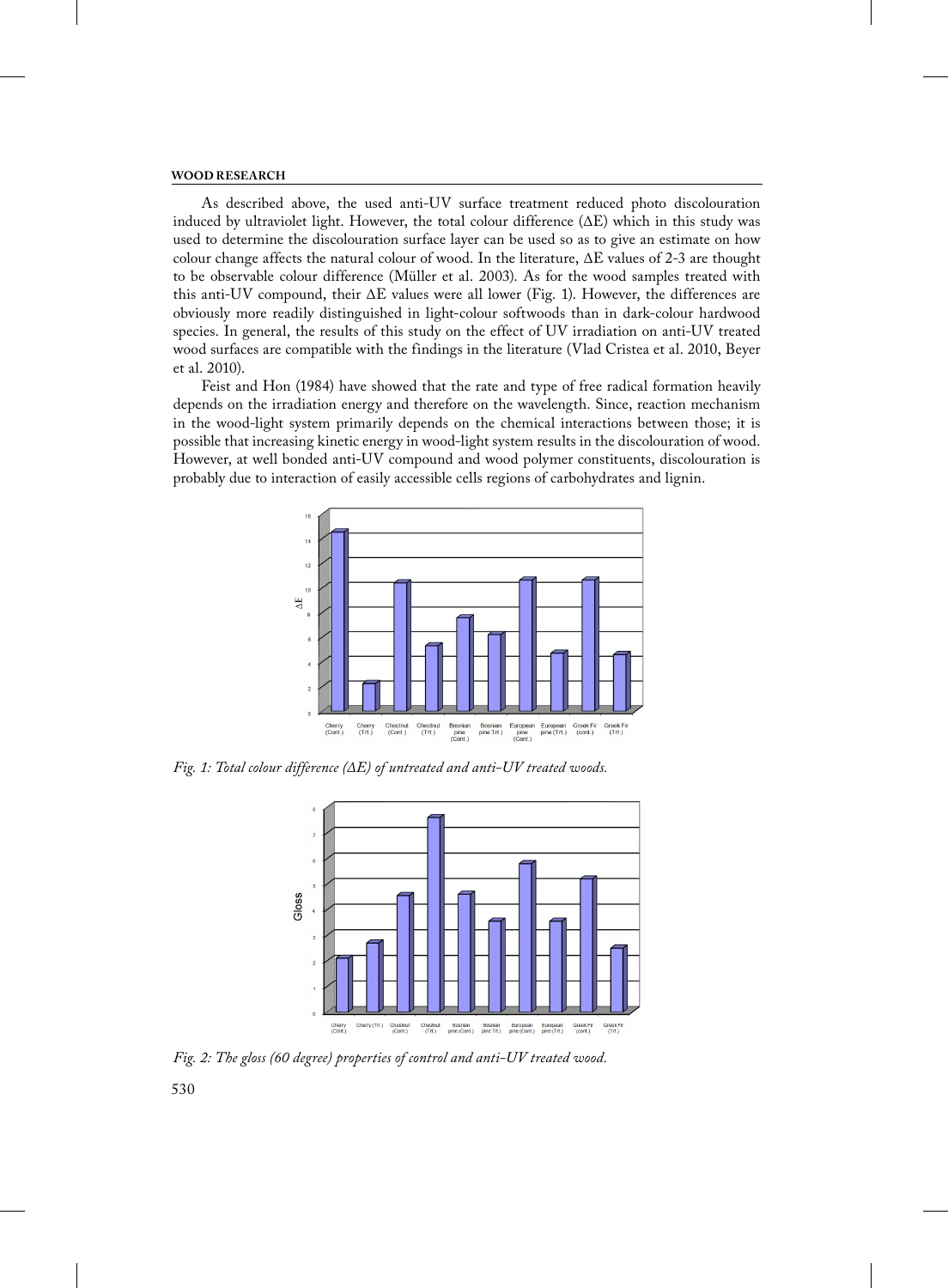To find out the extent of discolouration, surface colour properties further measured with a glossmeter. Fig. 2 shows the gloss properties of untreated and anti-UV treated samples that irridated with UV. The anti-UV treated hardwood surfaces (chestnut and cherry) yielded higher gloss than the anti-UV treated softwoods (pine and fir). This suggests that gloss and surface colour properties (CIE  $L^*,a^*,b^*$ ) are independent of each other, and that quantitation of discolouration in case of several wood species is very difficult. It has been well known that hardwoods usually have darker colour than softwoods.

However, experimental results indicate more or less similar findings for hardwood species, which has a higher gloss loss and discolouration compared to softwoods (Tabs. 1 and 2).

## **CONCLUSIONS**

The colour changes in wood surfaces of European pine, fir, Bosnian pine, chestnut and cherry, which had been modified by a new nanoparticulate treatment were studied in here. The results have shown a certain effectiveness of the anti-UV surface treatment used; however it is necessary to employ some stabilizers to inhibit this discolouration for specific wood species, namely Bosnian pine.

However, wood discolouration appears to be a phenomenical issue and not well understood for most wood species. To determine the causes of discolouration one has to understand factors such as extractives composition, temperature, humidity, light and storage conditions. However, discolouration is merely an indication of a chemical modification, which does not itself affect all of the colour properties of wood.

## **ACKNOWLEDGMENT**

The authors would like to thank the company Sachtleben Chemie and Mr. Tuomo Losoi for the kind supply of the nanoparticulate compound used in this work.

# **REFERENCES**

- 1. Beyer, M., Weichelt, F., Emmler, R., Flyunt, R., Beyer, E., Buchmeiser, M.R., 2010: ZnObased UV nanocomposites for wood coatings in outdoor applications. Macromolecular Materials and Engineering 295(2): 130-136.
- 2. Cayton, R.H., Murray, P.G., Nelson, D., Ostrowski, R., 2010: Improved weatherability of outdoor wood stains using nanotechnology. Journal of Coatings Technology 7(8): 38-42.
- 3. Fengel, D., Wegener, G., 1984: Wood: Chemistry, ultrastructure, reactions. Walter de Gruyter, NY, USA, 613 pp.
- 4. Feist, W.G., Hon, N-S.D., 1984: Chemistry of weathering and protection. In: R. Rowell (ed), The Chemistry of Solid Wood, Advances in Chemistry Series 207, American Chemical Society, Washington D.D., USA. Pp 401-451.
- 5. Hayoz, P., Peter, W., Rogez, D., 2003: A new innovative stabilization method for the protection of natural wood. Progress in Organic Coatings 48(2-4): 297-309.
- 6. Hon, N-S.D., 1991: Photochemistry of wood, wood and cellulose chemistry. Hon D. and Shiraishi N. (Eds), Markel Dekker. Inc. NY, USA. Pp. 525-555.
- 7. Kaygin, B., Akgun, E., 2008: A nano-technological product: An innovative varnis type for wooden surfaces. Scientific Research and Essays 4(1): 1-7.